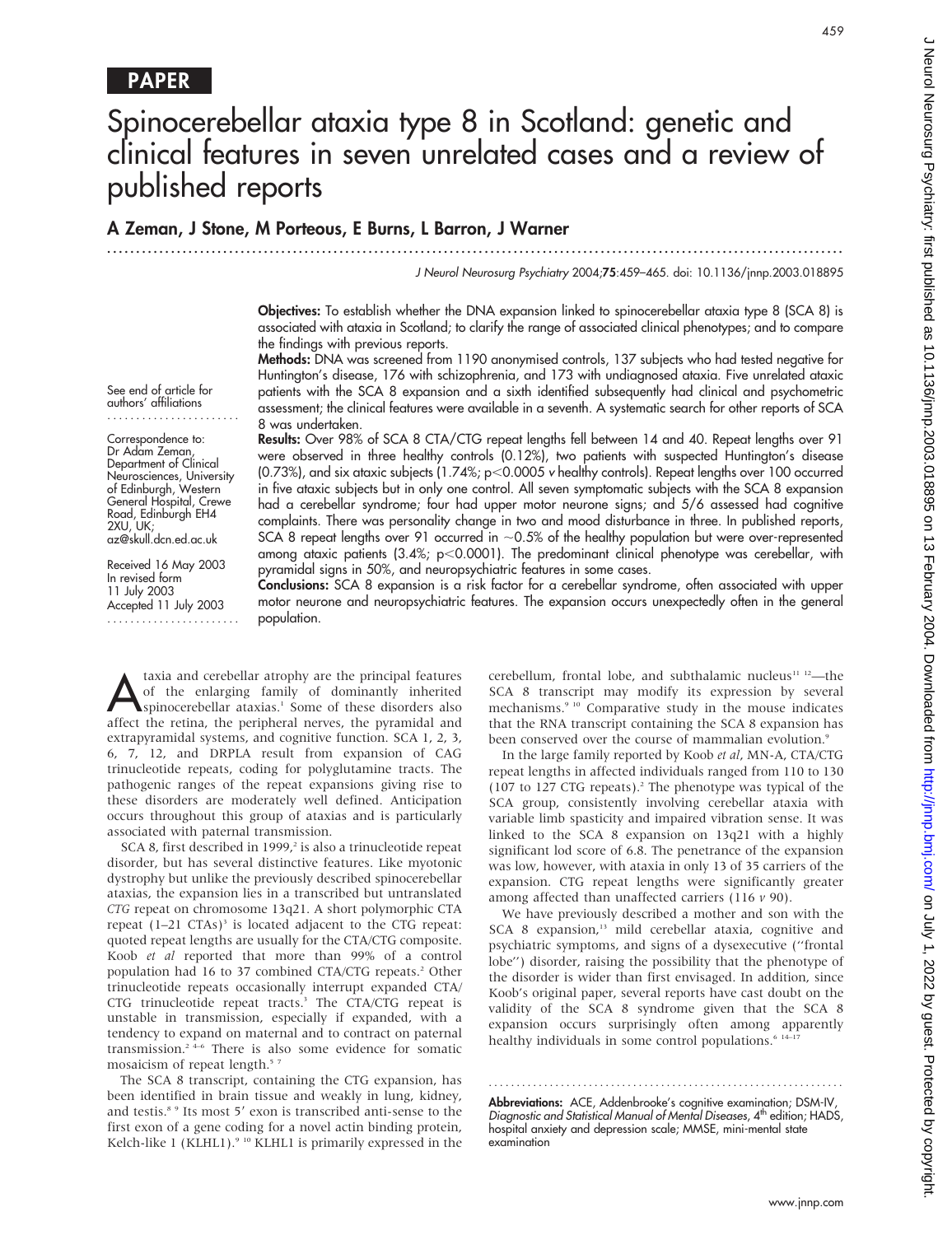In an effort to reduce the uncertainties surrounding the diagnosis of SCA 8 we have addressed the following questions. First, is the SCA 8 expansion associated with ataxia in our own ataxic and control populations? Second, what is the range of clinical phenotypes associated with the expansion? Specifically, is the expansion associated with neuropsychological or neuropsychiatric features? And third, do our findings agree with the results of a systematic review of published reports?

# METHODS

# **Subjects**

Leucocyte DNA from the following groups was screened for the SCA 8 expansion:

- 1190 anonymised healthy controls;
- $\bullet$  137 patients undergoing investigation for possible Huntingtons' disease with a negative result;
- 176 patients with schizophrenia;
- $\bullet$  173 patients with undiagnosed ataxic syndromes, in whom the expansions associated with spinocerebellar ataxias 1, 2, 3, 6, 7, or DRPLA had been excluded.

We assessed the five subjects with the SCA 8 expansion (combined CTA/CTG repeats  $>100$ ) identified among the ataxic group above (one of these, patient 5, was the case we had reported previously). Two further ataxic patients with CTA/CTG repeats  $>100$  were identified in the course of routine clinical testing; one has been fully assessed and limited clinical details are available for the second.

# DNA analysis

All DNAs were amplified with the original primers SCA 8–1 and SCA 8-2 using the published method.<sup>2</sup> One of the primers (SCA 8-2) was 5' FAM labelled and all products were resolved on a high resolution polyacrylamide/urea gel on an automatic sequencer. Specimens that appeared homozygous on the sequencer were reamplified with primers SCA 8–2 and SCA 8–3 (TGC TGC TGC TGC TGC ATT TTT TAA) which produce a characteristic ladder of fragments with a 3 bp periodicity in the presence of a large repeat.

# Clinical assessment

A consultant neurologist and consultant clinical geneticist took a structured clinical history from each of the six subjects who underwent full assessment, and carried out a standard neurological examination. The seventh subject was assessed by another consultant neurologist in a routine clinical setting.

# Cognitive assessment

This comprised the mini-mental state examination  $(MMSE)^{18}$ and the Addenbrooke's cognitive examination (ACE).<sup>19</sup>

# Psychiatric assessment

Subjects were assessed with the structured clinical interview for DSM-IV axis I disorders,<sup>20</sup> such as depression, anxiety, and psychosis. The hospital anxiety and depression scale  $(HADS)^{21}$  was used to obtain dimensional ratings of current mood disorder.

# Radiology

Magnetic resonance imaging (MRI) findings were reviewed in all patients.

# Review of published reports

We reviewed all available published reports on SCA 8 ascertained by a Medline search (1996 to March 2003), using the search terms ''SCA8'', ''SCA 8'', and ''spinocerebellar ataxia type 8'', by inspection of the OMIM SCA 8 site,<sup>22</sup> and by obtaining all relevant papers referred to in those produced by the original search. The papers were reviewed and data abstracted by two of us independently. Points of disagreement were discussed and resolved by referring back to the papers.

# **Statistics**

We analysed differences between the proportions of patients heterozygous for a SCA8 expansion of greater than 91 CTA/ CTG repeats among ataxic patients, in the control groups represented in the current study, and in summary data obtained from the literature review. Analysis was carried out using Fisher's exact test. Odds ratios and their 95% confidence intervals were calculated using StatsDirect (www.statsdirect.com).

# RESULTS Current series

# Prevalence of the SCA 8 expansion

These results are shown in table 1 and fig 1. Over 98% of SCA 8 CTA/CTG combined repeat lengths in all four groups fell between 14 and 40. Repeats of greater than 91 were seen in 3.5% of the ataxic group (six unrelated subjects), 0.3% of the anonymised control group (three subjects,  $p<0.0005$ ), 1.5% of the Huntington's control group (two subjects, NS), and none of the schizophrenia control group ( $p$ <0.05). Repeats over 100 were seen in five ataxic patients, but in only one patient from the three control groups—an anonymised healthy control ( $p<0.0001$  ). Comparison of all controls with ataxic subjects yielded an odds ratio of 10.8 (95% confidence interval 2.7 to 45.0) for an SCA 8 CTA/CTG combined repeat length greater than 91 among ataxic subjects.

# Clinical features

The clinical features are summarised in table 2.

### Demographics

Our subjects developed symptoms at ages ranging from 13 to 47 years. Five are female, two male. Three subjects gave a family history of a similar disorder. Patient 5, described in our previous report,<sup>13</sup> had a similarly affected mother whom we have examined. Patient 6 had an apparently similarly affected, now deceased, father; three of her father's siblings have neurological diagnoses, although we are uncertain of the grounds for these (one ''Parkinson's disease'', one ''motor neurone disease'', one ''Parkinson's disease or motor neurone disease''). Patient 7 has a similarly affected brother. All patients had been screened carefully for other causes of ataxia.

### Presenting symptoms—neurological

Gait disturbance was a prominent symptom in all our patients. Four complained of dysarthria, two of dysphagia; four reported motor symptoms in the limbs other than gait disorder, two urinary urgency, and one sensory disturbance. One patient had developed torticollis. Three complained of Raynaud's phenomenon.

### Presenting symptoms—cognitive and psychiatric

These were assessed systematically in patients 1–6. Five patients had cognitive complaints at presentation. The academic performance of patient 4 declined markedly at the time of his personality change, in his early teens, described below. Personality change was a prominent feature in two of our patients (4 and 5), preceding the onset of cerebellar features in patient 4 by about four years. In patient 4 the change involved loss of interest in other people, loss of empathy, decline of interpersonal skills, and loss of enthusiasm for hobbies. Patient 5 became irritable, inflexible, and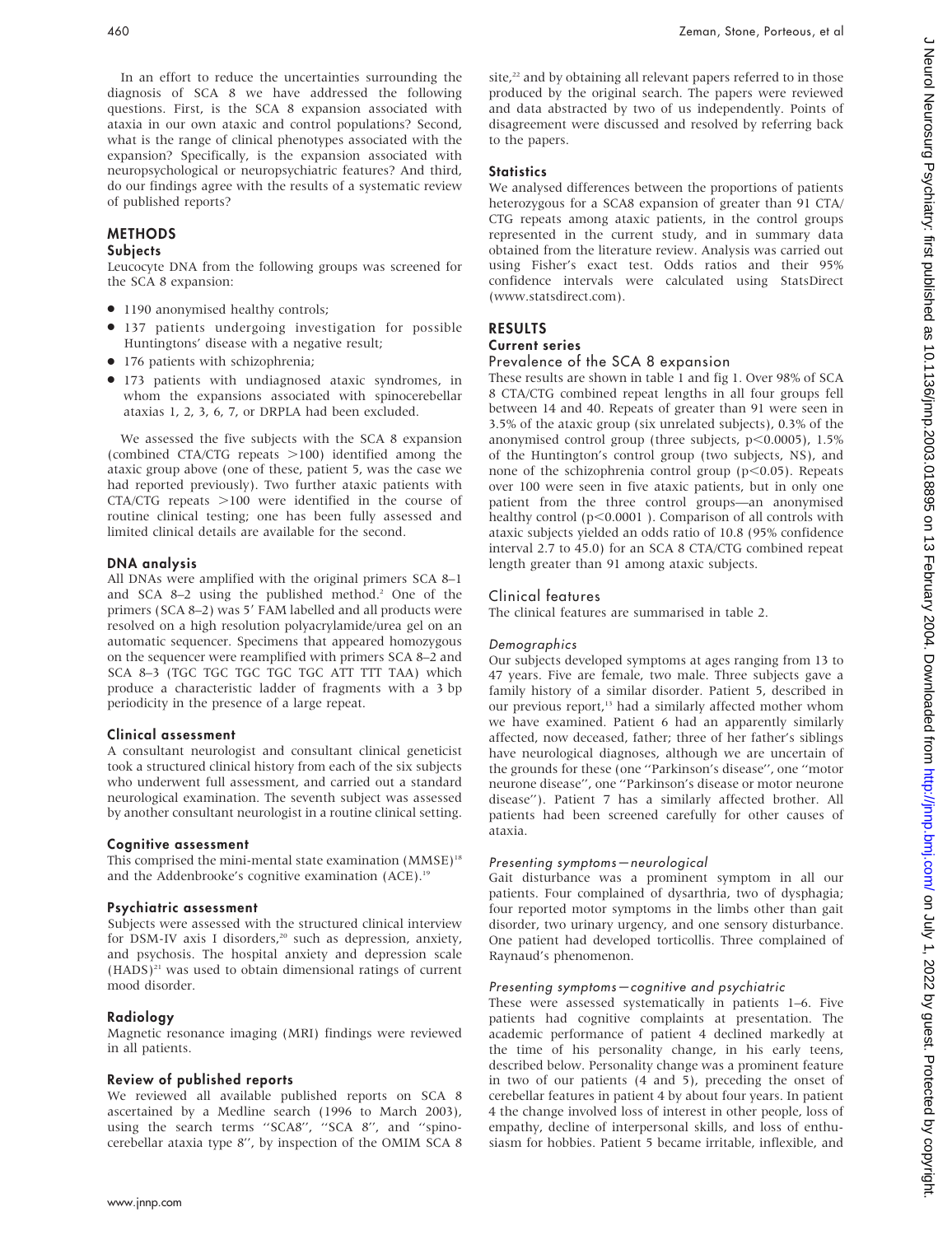|                             | N    | No of patients heterozygous for each category of SCA8 CTA/CTG repeat size (%)* |            |             |            |          |                |
|-----------------------------|------|--------------------------------------------------------------------------------|------------|-------------|------------|----------|----------------|
| <b>Subjects</b>             |      | $14 - 40$                                                                      | $40 - 90$  | $91 - 100$  | >100       | > 91     | Significance** |
| Ataxia                      | 173  | 167 (96.5%)                                                                    | $\Omega$   | 1(0.58%)    | $5(2.9\%)$ | 6(3.47%) |                |
| Anonymised healthy controls | 1190 | 1178 (99.0%)                                                                   | 9(0.76%)   | 2(0.17%)    | 1(0.08%)   | 3(0.25%) | p<0.0005       |
| ? Huntington's disease      | 137  | 132 (96.4%)                                                                    | 3(2.2%)    | $2(1.46\%)$ |            | 2(1.46%) | NS             |
| Schizophrenia               | 176  | 175 (99.4%)                                                                    | $1(0.6\%)$ |             |            | $0(0\%)$ | p<0.05         |
| All controls                | 1503 | 1485 (98.8%)                                                                   | 13 (0.86%) | 4 (0.27%)   | 1 (0.07%)  | 5(0.33%) | p<0.0005       |

atient was homozygous for the SCA8 expansion.

\*\*All comparisons against ataxic group using a repeat size greater than 91 and Fisher's exact test.

routine bound. Mood disturbance or lability was prominent in patients 2, 3, and 6. This was particularly marked in patient 6 who reported several episodes of uncontrolled laughter and crying.

#### Neurological signs

All subjects had clinical signs of cerebellar involvement, except possibly for patient 6, in whom prominent upper and lower motor neurone signs complicated the interpretation of her limb ataxia and gait disturbance. Four patients had clear evidence of pyramidal tract dysfunction, with equivocal evidence in a fifth (patient 5). There were minor sensory features in three patients. Patient 6 was unusual in displaying some lower motor neurone signs: wasting and weakness in the hands, weakness of ankle plantar flexion, and absence of the ankle jerks in the face of pathologically brisk reflexes in the arms.

#### Cognitive examination

Screening with the MMSE and ACE did not reveal evidence of dementia in any of the patients. These tests are insensitive to subtle neuropsychological deficits and executive dysfunction, which we had previously demonstrated in patient 5. However, the tests exclude gross cognitive impairment.

#### Psychiatric examination

600

500

400 allell<br>N 300

 $200$ 

 $100$ 

 $\Omega$ 

Two patients gave histories of past major depression and panic disorder (patients 1 and 2). In both patients these disorders occurred soon after the onset of ataxia. Patient 3 had current obsessive-compulsive disorder, with onset four years after her first neurological symptoms: she reported a time consuming obsession with even numbers, for example counting her footsteps to make sure that they summed to an even number, buying even numbers of cans, and chopping even numbers of vegetables. The results on the HADS indicated that none of the patients was significantly anxious or depressed at the time of testing. No subjects had a personality disorder.

### Radiology

Brain MRI revealed cerebellar atrophy in five of the seven patients. In patient 2 an initial scan in 1996 had been reported as normal, but by 2000 a second scan showed clear cut cerebellar atrophy (fig 2). In retrospect the 1996 scan showed borderline changes, with enlargement of the fourth ventricle. No other significant changes were noted in the scans.

### Review of published reports

Healthy control

Patient 5

The prevalence and range of the SCA 8 expansion Table 3 compares the frequency of SCA 8 expansions  $>91$ combined CTA/CTG repeats in unrelated patients with undiagnosed ataxia with the frequency among healthy and pathological controls in all published series. We have not included cases in which there was a plausible alternative explanation for the ataxia or ataxic cases with SCA 8

> Patient 2 and Patient 3 (>170

Patient 4

Patient 1



Healthy controls Ataxia group Huntington's group

Schizophrenia group

Figure 1 Combined CTA/CTG repeat frequencies in healthy controls, ataxic subjects, subjects who tested negative for Huntington's disease, and subjects with schizophrenia. The five patients and single control subject with repeat lengths of .100 are indicated (patients 6 and 7 were identified subsequently in the course of clinical testing).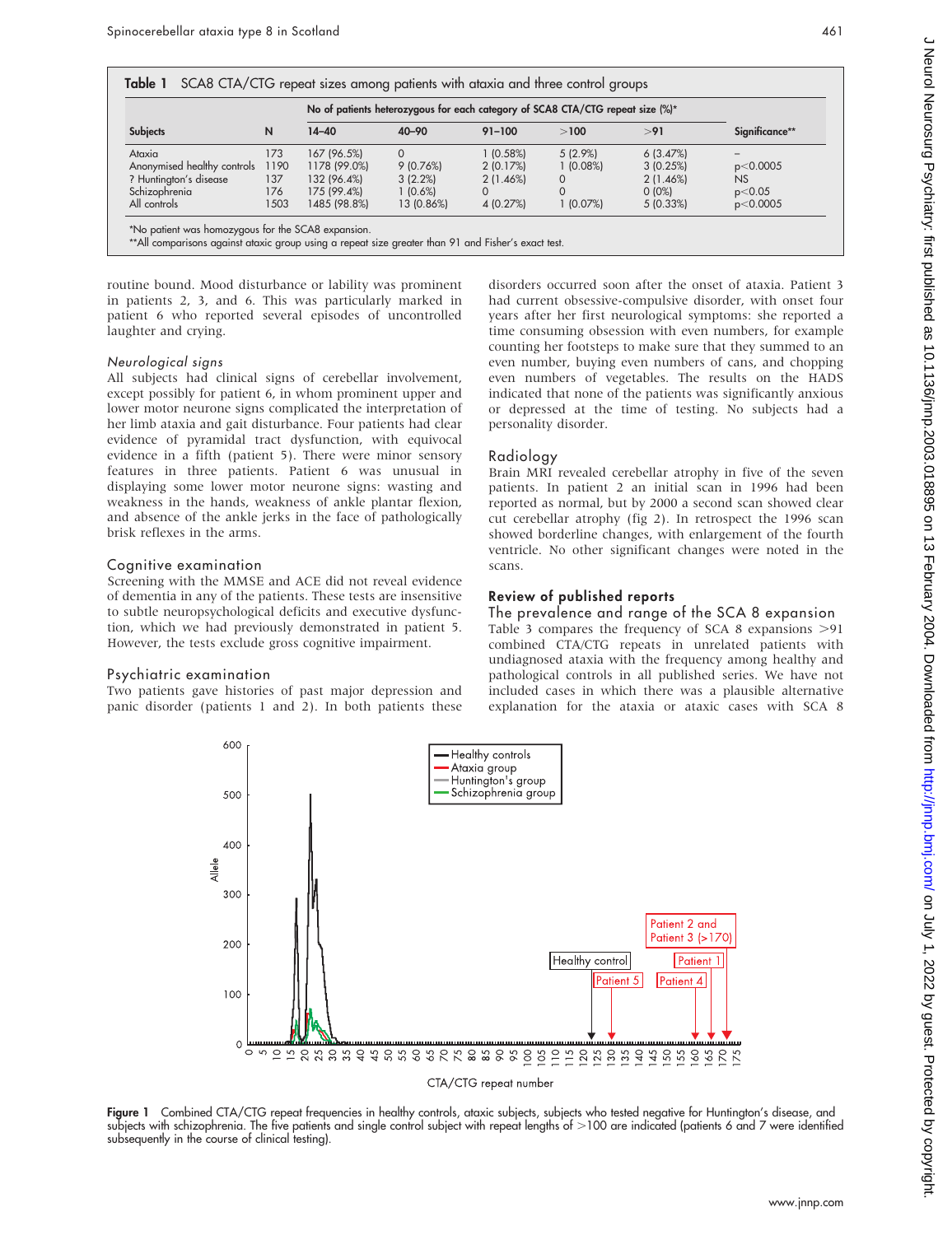|                                                      | <b>Patient No</b>               |                           |                          |                         |                                              |                                   |                      |  |  |
|------------------------------------------------------|---------------------------------|---------------------------|--------------------------|-------------------------|----------------------------------------------|-----------------------------------|----------------------|--|--|
|                                                      | 1                               | $\overline{2}$            | 3                        | $\overline{\mathbf{4}}$ | 5                                            | 6                                 | $\overline{7}$       |  |  |
| Sex                                                  | F                               | F                         | F                        | M                       | M                                            | F.                                | F                    |  |  |
| Age at onset (years)                                 | 34                              | 47                        | 28                       | 13                      | 40                                           | 45                                | 42                   |  |  |
| Age at assessment (years)<br>CTA/CTG combined repeat | 44                              | 57                        | 42                       | 21                      | 48                                           | 51                                | 57                   |  |  |
| length                                               | 167                             | >170                      | >170                     | 161                     | 131                                          | 117                               | >200                 |  |  |
| Family history?                                      |                                 |                           |                          |                         | $^{+}$                                       | $\! +$                            | $+$                  |  |  |
| Cerebellar atrophy on MRI?                           | $^{+}$                          | $+$                       |                          | $^{+}$                  | $^{+}$                                       | $\overline{\phantom{0}}$          | $^{+}$               |  |  |
| Symptoms                                             |                                 |                           |                          |                         |                                              |                                   |                      |  |  |
| Dysarthria                                           | $^{+}$                          | $^{+}$                    |                          | $^{+}$                  | $^{+}$                                       |                                   |                      |  |  |
| Dysphagia                                            | $^{+}$                          | $^{+}$                    |                          |                         |                                              | $^{+}$                            |                      |  |  |
| Motor symptoms in limbs                              | $^{+}$                          | $^{+}$                    | $^{+}$                   |                         |                                              | $^{+}$                            |                      |  |  |
| Sensory symptoms in limbs                            | $\overbrace{\phantom{1232211}}$ | $\overline{\phantom{0}}$  | $^{+}$                   |                         |                                              |                                   |                      |  |  |
| Gait disturbance                                     | $+$                             | $^{+}$                    | $^{+}$                   | $^{+}$                  | $^{+}$                                       | $^{+}$                            | $^{+}$               |  |  |
| Sphincter disturbance                                |                                 |                           | $^{+}$                   |                         |                                              |                                   |                      |  |  |
| Cognitive symptoms                                   | Dual attention<br>difficulty    |                           | Poor memory              | Cognitive<br>slowing    | Dual attention<br>difficulty, poor<br>memory | Cognitive slowing,<br>poor memory | N/A                  |  |  |
| Psychiatric symptoms                                 |                                 | Anxiety and<br>depression | Lability of<br>mood      | Personality<br>change*  | Personality change* Lability of mood         |                                   | N/A                  |  |  |
| <b>Examination findings</b>                          |                                 |                           |                          |                         |                                              |                                   |                      |  |  |
| MMSE (/30)                                           | 29                              | 29                        | 29                       | 30                      | 29                                           | 30                                | N/A                  |  |  |
| <b>ACE</b>                                           | 88                              | 88                        | 90                       | 91                      | 85                                           | 90                                | N/A                  |  |  |
| Structured clinical interview for                    |                                 |                           |                          |                         |                                              |                                   |                      |  |  |
| DSM-IV                                               | PMD; PP                         | PMD; PP                   | <b>OCD</b>               |                         |                                              | $\overline{\phantom{0}}$          | N/A                  |  |  |
| Nystagmus                                            | $^{+}$                          |                           |                          |                         |                                              |                                   |                      |  |  |
| Dysarthria                                           | $^{+}$                          |                           |                          | $^{+}$                  | $^{+}$                                       | $^{+}$                            | $^{+}$               |  |  |
| Limb ataxia                                          | $^{+}$                          |                           | $^{+}$                   | $^{+}$                  | $^{+}$                                       | $+/-$                             | $^{+}$               |  |  |
| Gait ataxia                                          | $^{+}$                          | $^{+}$                    | $^{+}$                   | $^{+}$                  | $^{+}$                                       | $+/-$                             | $^{+}$               |  |  |
| Spasticity                                           | $^{+}$                          |                           | $+$                      |                         |                                              | $^{+}$                            |                      |  |  |
| Reflexes                                             | $+pt/pm$                        |                           | $\overline{\phantom{0}}$ |                         | $+pt$                                        | <b>Increased DTR</b>              | <b>Increased DTR</b> |  |  |
| Extensor plantar response                            | $\! +$                          |                           |                          |                         |                                              |                                   |                      |  |  |
| Sensory impairment                                   |                                 | Impaired vib              | Impaired $pp/It -$       |                         | $\overline{\phantom{0}}$                     |                                   | <b>Impaired JPS</b>  |  |  |

\*Personality change reported by a family member.

ACE, Addenbrooke's cognitive examination; DSM-IV, Diagnostic and Statistical Manual of Mental Diseases, 4<sup>th</sup> edition; DTR, deep tendon reflexes; F, female; JPS, joint position sense; M, male; MMSE, mini-mental state examination; N/A, not assessed; OCD, obsessive compulsive disorder; pm, palmo-mental reflex; PMD, past major depression; PP, past panic disorder; pp/lt, pinprick/light touch; pt, pout reflex; vib, vibration sense.  $+/-$ , present/absent.

expansions of <91 CTA/CTG repeats. (Our choice of 91 repeats as a cut off value is discussed further below.) Table 3 shows that combined CTA/CTG repeats over 91 occur significantly more often among patients with undiagnosed ataxia (3.4%) than among all controls (0.7%), healthy controls (0.54%), psychiatric controls (1.2%), and controls with other neurological disorders  $(0.8\%)$  (p $<$ 0.0001 for all comparisons, Fisher's exact test). Cases with a family history were more likely than sporadic cases to have an expansion greater than 91 ( $p<0.01$ ). Comparing all controls with ataxic subjects yielded an odds ratio of 5.0 (95% confidence interval, 3.5 to 7.2) for an SCA 8 CTA/CTG combined repeat length of greater than 91 among ataxic subjects. The data suggest geographical variation in population frequencies of the expansion; for example, Juvonen et al reported control and ataxic population frequencies of 2.9% and 8.8%, respectively, in Finland,<sup>24</sup> while Sasaki et al failed to identify a single SCA 8 expansion among 344 patients with familial ataxia in Japan.<sup>25</sup>

Expansion lengths among affected individuals range from 81 to 800. However, only four affected patients in the literature have repeat expansions between 81 and  $91<sup>71516</sup>$ and only four have expansions over 300.17 24 The great majority of symptomatic expansions fall between 91 and 200. Ten unaffected healthy controls with very large expansions ( $>$ 300) have been described.<sup>6 16 30 31</sup>

### Penetrance of the expansion and transmission within SCA 8 families

The limited data available suggest that the penetrance of the SCA expansion among carriers within affected families is around  $50\%$  (35 of 64 subjects).<sup>2 5 15 16 27-30</sup> Koob et al reported that within their large family repeat lengths were greater in affected than unaffected carriers of the expansion.<sup>2</sup> There is a tendency for the CTA/CTG repeat to expand on maternal and contract on paternal transmission.<sup>256</sup> However, most series document cases with paternal transmission.

#### Clinical features of the SCA 8 expansion

The clinical features of SCA 8 expansion are summarised in table 4. The most common and obvious manifestation of the SCA 8 phenotype is a cerebellar syndrome, with gait ataxia in almost all patients, and limb incoordination and dysarthria in the majority. About half the patients develop upper motor neurone signs. Lower motor neurone signs, bladder disturbance, and sensory symptoms occur in a few. Published reports indicate that cognitive features can occur. These are more prominent in patients with onset in childhood or adolescence,<sup>5 30</sup> sometimes amounting to dementia,<sup>30</sup> although to date there are no group studies of patients with SCA 8 detailing the results of neuropsychological assessment. The possibility has been raised that rates of the SCA 8 expansion may be increased in patients with psychiatric diagnoses.30 Our review indicates that the likelihood of an SCA8 expansion is higher in psychiatric samples than in healthy controls ( $p = 0.02$ ). However, there have been no systematic reports of neuropsychiatric features to date. Myoclonic epilepsy occurred in one patient with onset in the first year of life.<sup>5</sup> One series has reported consistent abnormalities on neurophysiological testing,<sup>4</sup> but other studies have not detected these (table 4). The reported ages of onset range from the first year of life to 65. The majority of cases have onset in early to mid adulthood. Progression of the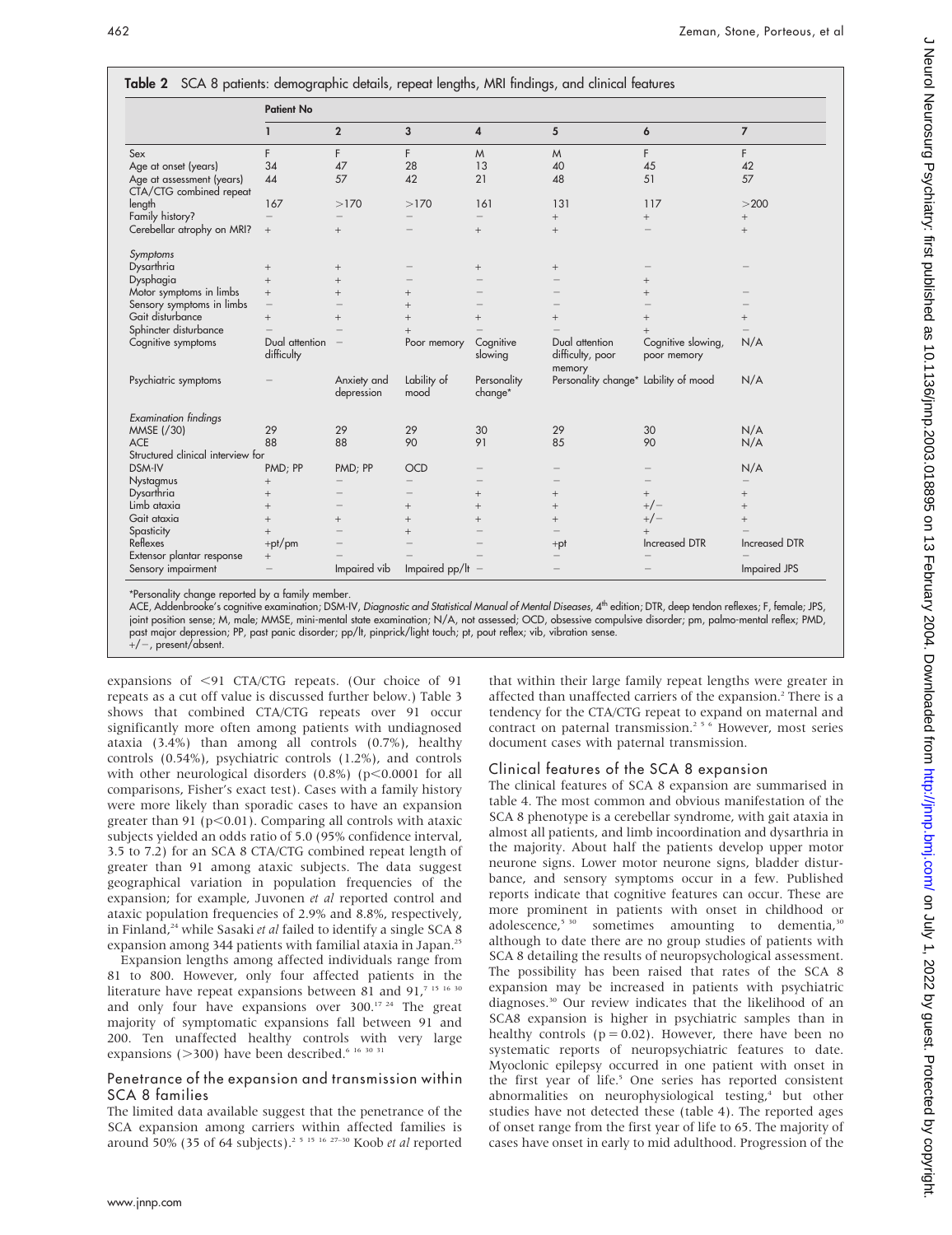

Figure 2 Magnetic resonance imaging of the brain in patient 2 in 1996 (left) and 2000 (right), showing progression from borderline cerebellar atrophy in 1996 to marked atrophy in 2000.

disorder is slow and severity highly variable. Some cases have come to light only on neurological assessment. In Koob's original family, ''severely affected family members were nonambulatory by the fourth to sixth decade.''2 It is unclear whether the size of the repeat expansion influences the age of onset or severity of the disorder.<sup>16 30</sup>

### **DISCUSSION**

### Is the ''SCA8 expansion'' associated with ataxia?

While Koob's original observations<sup>2</sup> appeared to prove that the SCA 8 expansion could cause an ataxic syndrome, subsequent reports indicated an unexpectedly high rate of repeat expansions in unaffected controls. The data summarised in table 3 clarify the relation between the SCA 8 expansion and ataxia. The expansion is common among unaffected controls, occurring in around 0.5%. However, it is significantly more common among unrelated patients with unexplained ataxia, particularly among those with a family history of ataxia, showing that there is an association between the SCA 8 expansion and ataxia. The high background rate among controls suggests that the expansion may best be regarded as a risk factor for ataxia which only gives rise to disease in the presence of some other factor or factors, discussed below.

### What is the pathogenic range of the SCA 8 expansion?

The great majority of patients with SCA 8 have combined CTA/CTG repeat expansions in the range 91 to 200. We chose the cut off of 91 combined CTA/CTG repeats in table 3 somewhat arbitrarily—this was the upper end of the control range identified by Koob et al in their original paper, and it was possible to extract the frequencies of repeats above and below this value from the other published series. The published data suggest that a small number of subjects with repeats in the 80s are symptomatic, as are a small number with repeats over 200. It has been suggested that very large expansions may be transcriptionally silent and therefore unlikely to cause disease.<sup>31</sup>

## What is the SCA 8 phenotype?

SCA 8 causes cerebellar ataxia almost invariably, upper motor neurone signs commonly, and lower motor neurone signs, sensory features, and bladder disturbance occasionally. Our data suggest that cognitive and psychiatric symptoms occur quite commonly. We have not demonstrated objective cognitive impairment in our patients, but the screening tests reported here are insensitive to subtle changes in cognitive function of the kind we have described previously in a single family.<sup>13</sup> The variation in the reported rates of cognitive and psychiatric features in published series may well reflect varying approaches to assessment. Marked cognitive decline occurs in some patients, and is particularly common in cases with onset in childhood or adolescence. This could reflect the observation that the KLHL1 protein plays a more active role in the developing brain than in the adult brain, $10$  the role of the cerebellum in cognitive development, $34$  or both. Cognitive impairment is more often observed in early than in late onset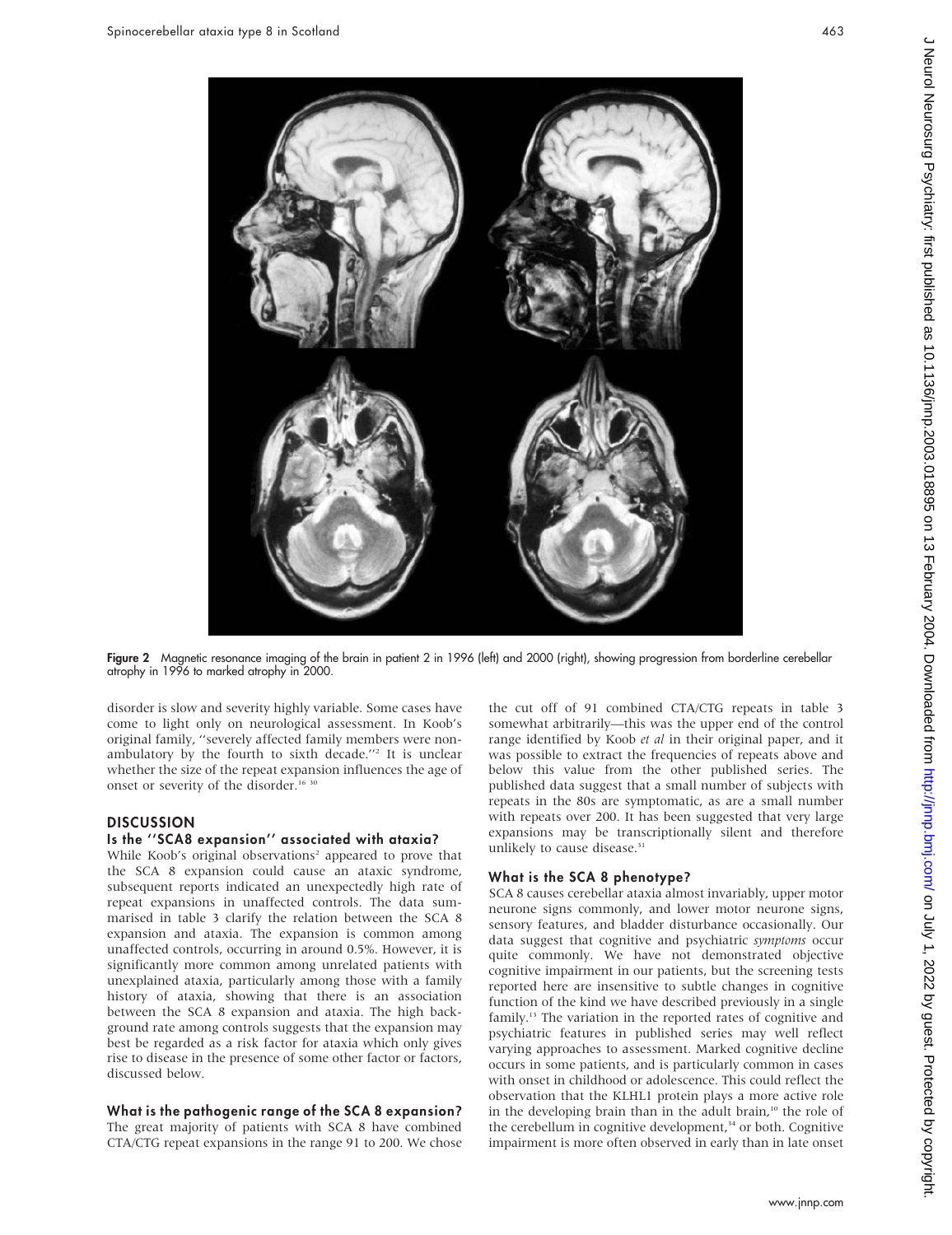|                                              | <b>Control subjects</b> |              |                                     | Ataxic subjects $('f' = number of familiar cases)$ |               |            |                                    |
|----------------------------------------------|-------------------------|--------------|-------------------------------------|----------------------------------------------------|---------------|------------|------------------------------------|
| <b>Series</b>                                | >91 repeats Sample size |              | Type of control group Significancet |                                                    | $>91$ repeats |            | <b>Sample size Comments</b>        |
| Koob <sup>2</sup>                            | 0                       | 600          | Healthy                             |                                                    | 7(7f)         | 209 (209f) |                                    |
| Silveira <sup>5</sup>                        | $\mathsf{O}\xspace$     | 909          | Healthy                             |                                                    | 5(5f)         | 73 (73f)   |                                    |
| Ikeda <sup>7</sup>                           | 0                       | 52           | Healthy                             |                                                    | 4(2f)         | 63 (22f)   |                                    |
| Stevanin <sup>14</sup>                       | 3                       | 188          | Healthy                             |                                                    | 8(7f)         | 250 (174f) |                                    |
|                                              | $\overline{2}$          | 46           | Other neurological<br>disorder      |                                                    |               |            |                                    |
| Worth <sup>15</sup>                          | 5                       | 653          | Mixed*                              |                                                    | 3(2f)         | 264 (119f) |                                    |
| Vincent <sup>6</sup> 23<br>Vincent, personal | 5                       | 916          | Healthy                             |                                                    |               |            |                                    |
| communication                                | 19                      | 1359         | Psychiatric                         |                                                    |               |            |                                    |
| Juvonen <sup>24</sup>                        | 13                      | 448          | Healthy                             |                                                    | 22(13f)       | 251 (86f)  |                                    |
| Sasaki <sup>25</sup>                         |                         |              |                                     |                                                    | $\mathbf 0$   | 42 (42f)   |                                    |
| Sobrido <sup>17</sup>                        | 1                       | 112          | Alzheimer's                         |                                                    | 2(1f)         | 135 (50f)  |                                    |
| Cellini <sup>26</sup>                        | $\mathsf{O}\xspace$     | 161          | Healthy                             |                                                    | 1(1f)         | 113 (50f)  |                                    |
|                                              | $\mathsf{O}\xspace$     | 125          | Psychiatric                         |                                                    |               |            |                                    |
| Brusco <sup>27</sup>                         | $\mathsf O$             | 127          | Healthy                             |                                                    | 2(2f)         | 134 (22f)  |                                    |
| Tazon <sup>28</sup>                          | $\mathbf{1}$            | 149          | Healthy                             |                                                    | 3(3f)         | 75 (19f)   |                                    |
| Topisirovic <sup>29</sup>                    | $\mathsf{O}\xspace$     | 125          | Healthy                             |                                                    | $1$ (Of)      | 115(91f)   |                                    |
|                                              | $\overline{0}$          | 64           | Other neurological<br>disorder      |                                                    |               |            |                                    |
|                                              | 0                       | 70           | Schizophrenia                       |                                                    |               |            |                                    |
| Izumi <sup>30</sup>                          | 3                       | 327          | Healthy                             |                                                    | 13(5f)        | 362 (119f) |                                    |
|                                              | $\mathsf{O}\xspace$     | 158          | Alzheimer's                         |                                                    |               |            |                                    |
|                                              | $\mathbf{1}$            | 224          | Parkinson's                         |                                                    |               |            |                                    |
| Zeman (this study)                           |                         | 1190         | Healthy                             |                                                    | 6             | 173        | Proportion of familial cases in    |
|                                              | $\frac{3}{2}$           | 137          | ?Huntington's disease               |                                                    |               |            | ataxic patients without SCA8       |
|                                              | 0                       | 176          | Schizophrenia                       |                                                    |               |            | expansion unknown                  |
| <b>Subtotals</b>                             | 28                      | 5192 (0.54%) | Healthy                             | p<0.0001                                           | 48 (4.46%)    | 1076       | All familial cases**               |
|                                              | 19                      | 1730 (1.16%) | Psychiatric                         | p<0.0001                                           | 23 (2.28%)    | 1010       | All sporadic cases** (p<0.01       |
|                                              | 6                       | 741 (0.81%)  | Other neurological<br>disorder      | p<0.0001                                           |               |            | familial v sporadic)               |
|                                              | 5                       | 653 (0.92%)  | Mixed*                              |                                                    |               |            |                                    |
| <b>Totals</b>                                | 58                      | 8316 (0.70%) | All controls                        | p<0.0001                                           | 77 (3.41%)    | 2259       | All cases of undiagnosed<br>ataxia |

**Table 3** The prevalence of the SCA 8 expansion (>91 CTA/CTG repeats) in unrelated patients with undiagnosed ataxia and

-Fisher's exact test compared with all ataxic subjects.

\*Mixed healthy and pathological (non-ataxic) controls.

\*\*Excluding data from this study.

myotonic dystrophy,<sup>30</sup> another genetic disorder caused by a transcribed but untranslated CTG repeat expansion.

Why is the penetrance of the SCA 8 expansion low? The SCA 8 expansion is of low penetrance in two distinct senses: first, the data from healthy controls indicate that the majority of carriers of the expansion in the general population do not have ataxia. Indeed, assuming a rough prevalence of 1:100 000 for ataxia resulting from SCA  $8^{3}$ ,  $25$ and given that the expansion is present in around one in 200 of the population, only about one in 500 individuals with the SCA 8 expansion is likely to manifest the disease. Second, although the risk that a carrier will show ataxia is much increased within symptomatic families (to around 50%), many carriers in affected families never manifest the disease. Several factors may help to explain these findings, but their relative importance is unclear: effects of the CTA/CTG ratio or interruptions within the repeat sequence; somatic mosaicism; the presence of modifying alleles elsewhere in the genome, including co-occurrence of other SCA mutations<sup>30</sup>; other epigenetic factors; late emergence of symptoms in subjects within affected families; and the presence of subtle but

|                           | Cerebellar signs |                   |             |                         | Pyramidal signs |                            |               |                         |                                   |  |
|---------------------------|------------------|-------------------|-------------|-------------------------|-----------------|----------------------------|---------------|-------------------------|-----------------------------------|--|
|                           | <b>Nystagmus</b> | <b>Dysarthria</b> |             | Limb ataxia Gait ataxia | Hyperreflexia   | <b>Extensor</b><br>plantar | Sensory signs | Cognitive<br>impairment | Neurophysiological<br>abnormality |  |
| Day <sup>4</sup>          | 8/11             | 11/11             | 11/11       | 10/11                   | 8/11            | 2/11                       | 5/11          | 0/11                    | 7/7                               |  |
| $l$ keda <sup>7</sup>     | 4/6              | 6/6               | 6/6         | 6/6                     | 1/6             | 0/6                        | 2/6           | 0/6                     |                                   |  |
| Silveira <sup>5</sup>     |                  | 7/7               |             | 6/7                     |                 |                            |               | 3/7                     |                                   |  |
| Juvonen <sup>16</sup>     | 5/15             | 14/15             | 12/15       | 13/15                   | 9/15            | 5/15                       | 4/15          | 6/15                    |                                   |  |
| Jardim <sup>32</sup>      | 1/1              | 1/1               | 1/1         | 1/1                     | 0/1             | 0/1                        | 1/1           | 0/1                     | $\overline{\phantom{0}}$          |  |
| Sempere <sup>33</sup>     | 0/1              | 1/1               | 1/1         | 1/1                     | 1/1             | 0/1                        | 0/1           |                         | 0/1                               |  |
| Brusco <sup>27</sup>      | 2/4              | $^{3}/_{4}$       | $^{3}/_{4}$ | 4/4                     | 2/4             | 2/4                        | $\frac{1}{4}$ | 0/4                     | 0/1                               |  |
| Topisirovic <sup>29</sup> |                  | 1/1               | 1/1         | 1/1                     | 1/1             |                            |               | 0/1                     | 0/1                               |  |
| Tazon <sup>28</sup>       | 2/3              | 3/3               | 3/3         | 3/3                     |                 | 0/2                        | 0/2           | 0/1                     | 0/3                               |  |
| Izumi <sup>30</sup>       |                  |                   |             | 15/15                   | 9/15            | 1/15                       |               | 4/15                    | -                                 |  |
| Zeman*                    | 1/7              | 5/7               | 6/7         | 7/7                     | 4/7             | 1/7                        | 3/7           | 5/7                     |                                   |  |
| Total                     | 23/48            | 52/56             | 44/49       | 67/71                   | 35/61           | 11/62                      | 16/45         | 18/68                   | 7/13                              |  |
| Total (%)                 | 48%              | 93%               | 90%         | 94%                     | 57%             | 18%                        | 36%           | 26%                     | 54%                               |  |

–, not reported.

J Neurol Neurosurg Psychiatry: first published as 10.11136/jnnp.2003.018895 on 13 February 2004. Downloaded from http://jnnp.bmj.com/ on July 1, 2022 by guest. Protected by copyright. J Neurol Neurosurg Psychiatry: first published as 10.1136/jnnp.2003.018895 on 13 February 2004. Downloaded from <http://jnnp.bmj.com/> on July 1, 2022 by guest. Protected by copyright.